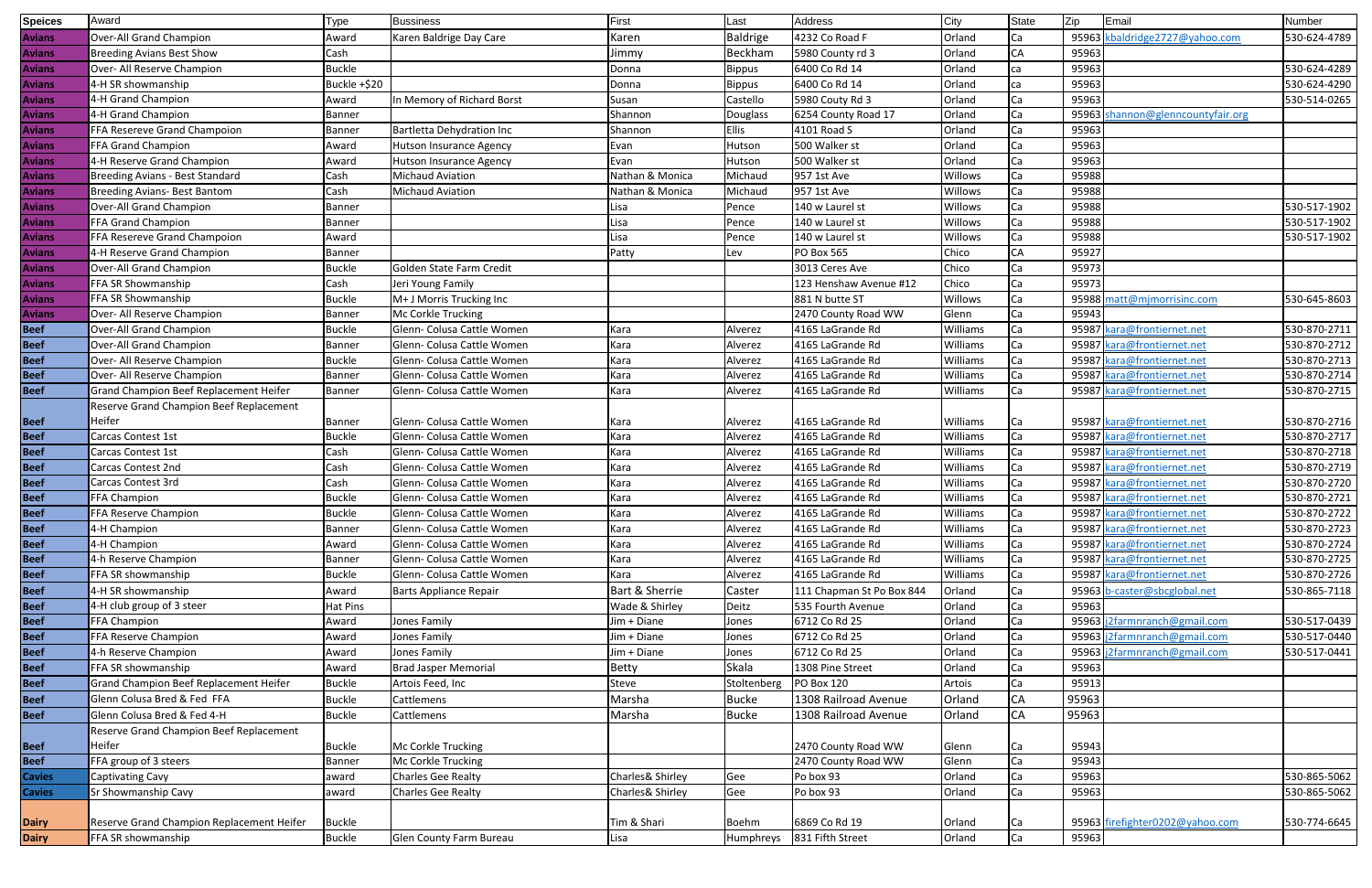| <b>Dairy</b>                 | Reserve Grand Champion Replacement Heifer           | Award                  |                                           | Mike & Betsy           | Karle                  | 4707 Road L                             | Orland            | Ca              | 95963          |                                | 530-865-0370 |
|------------------------------|-----------------------------------------------------|------------------------|-------------------------------------------|------------------------|------------------------|-----------------------------------------|-------------------|-----------------|----------------|--------------------------------|--------------|
| <b>Dairy</b>                 | Jr Grade Diary- Grand Champion Female               | Award                  |                                           | <b>Bob &amp; Carol</b> | McKinney               | 4009 Road F                             | Orland            |                 | 95963          |                                |              |
|                              |                                                     |                        |                                           |                        |                        |                                         |                   |                 |                |                                |              |
| <b>Dairy</b>                 | Jr Grade Diary- Reserve GrandChampion Female Award  |                        |                                           | Bob & Carol            | McKinney               | 4009 Road F                             | Orland            |                 | 95963          |                                |              |
| <b>Dairy</b>                 | <b>Grand Champion Replacment Heifer</b>             | <b>Buckle</b>          | MTSJ Dairy Ip                             | Trina                  | Poldervaart            | 6916 Co Rd 30                           | Orland            | Ca              | 95963          |                                | 530-519-0965 |
| <b>Dairy</b>                 | <b>Grand Champion Replacment Heifer</b>             | Banner                 | MTSJ Dairy Ip                             | Trina                  | Poldervaart            | 6916 Co Rd 30                           | Orland            | Ca              | 95963          |                                | 530-519-0965 |
|                              |                                                     |                        |                                           |                        |                        |                                         |                   |                 |                |                                |              |
| <b>Dairy</b>                 | Reserve Grand Champion Replacement Heifer           | Banner                 | MTSJ Dairy Ip                             | Trina                  | Poldervaart            | 6916 Co Rd 30                           | Orland            | Ca              | 95963          |                                | 530-519-0965 |
| <b>Dairy</b>                 | 4-H SR showmanship                                  | <b>Banner</b>          | MTSJ Dairy Ip                             | Trina                  | Poldervaart            | 6916 Co Rd 30                           | Orland            | Ca              | 95963          |                                | 530-519-0965 |
| <b>Dairy</b>                 | FFA SR showmanship                                  | <b>Banner</b>          | MTSJ Dairy Ip                             | <b>Trina</b>           | Poldervaart            | 6916 Co Rd 30                           | Orland            | lCa             | 95963          |                                | 530-519-0965 |
| <b>Dairy</b>                 | Club Group of 4                                     | Hat Pins               | MTSJ Dairy Ip                             | <b>Trina</b>           | Poldervaart            | 6916 Co Rd 30                           | Orland            | Ca              | 95963          |                                | 530-519-0965 |
| <b>Dairy</b>                 | <b>Grand Champion Female</b>                        | Award                  | MTSJ Dairy Ip                             | Trina                  | Poldervaart            | 6916 Co Rd 30                           | Orland            | Ca              | 95963          |                                | 530-519-0965 |
| <b>Dairy</b>                 | <b>Reserve Grand Champion Female</b>                | Award                  | MTSJ Dairy Ip                             | <b>Trina</b>           | Poldervaart            | 6916 Co Rd 30                           | Orland            | Ca              | 95963          |                                | 530-519-0965 |
| <b>Dairy</b>                 | Jr. Champion Female                                 | Award                  | MTSJ Dairy Ip                             | Trina                  | Poldervaart            | 6916 Co Rd 30                           | Orland            | Ca              | 95963          |                                | 530-519-0965 |
| <b>Dairy</b>                 | Reserve Jr. Champion Female                         | Award                  | MTSJ Dairy Ip                             | Trina                  | Poldervaart            | 6916 Co Rd 30                           | Orland            | Ca              | 95963          |                                | 530-519-0965 |
| <b>Dairy</b>                 | Sr. Champions Female<br>Reserve Sr. Champion Female | Award                  | MTSJ Dairy Ip                             | <b>Trina</b>           | Poldervaart            | 6916 Co Rd 30                           | Orland            | Ca              | 95963          |                                | 530-519-0965 |
| <b>Dairy</b>                 |                                                     | Award                  | MTSJ Dairy Ip                             | <b>Trina</b><br>Dinese | Poldervaart            | 6916 Co Rd 30                           | Orland<br>Chico   | lCa             | 95963<br>95973 |                                | 530-519-0965 |
| <b>Dairy</b>                 | Supreme Champion Dairy Female<br>Jr Dairy 6         | Award                  | <b>Taylor Rodgers</b>                     | Dinese                 | Rodgers                | 3624 State Highway                      | Chico             |                 | 95973          |                                |              |
| <b>Dairy</b><br><b>Dairy</b> | 4-H SR showmanship                                  | Award<br><b>Buckle</b> | <b>Taylor Rodgers</b><br>Artois Feed, Inc | Steve                  | Rodgers<br>Stoltenberg | 3624 State Highway<br><b>PO Box 120</b> | Artois            | <b>CA</b><br>Ca | 95913          |                                |              |
| <b>Dairy</b>                 | <b>Grand Champion Replacment Heifer</b>             | <b>Buckle</b>          | Henry Jongsma & son Dairy                 |                        |                        | 3724 County road S                      | Orland            | Ca              | 95963          |                                |              |
|                              | Div 6000 Class 2 and Divisions 607 Reserve Best     |                        |                                           |                        |                        |                                         |                   |                 |                |                                |              |
| FFA Shop Proj of division    |                                                     | Cash                   |                                           | Alex & Erin            | Parisio                | 7033 County Road 58                     | Willows           | Ca              |                | 95988 aeparisio@sbcglobal.net  | 530-330-1781 |
|                              | FFA Shop Proj Outstanding Beginner award            |                        |                                           | Kimberly               | Miller                 | 411 South St                            | Orland            | Ca              | 95963          |                                | 530-865-4983 |
| <b>Soat</b>                  | FFA Group of 5                                      | <b>Banner</b>          | In Memory of Richard Borst                | Susan                  | Castello               | 5980 Couty Rd 3                         | Orland            | Ca              | 95963          |                                | 530-514-0265 |
| Goat                         | Over-All Grand Champion                             | <b>Banner</b>          | <b>Bartletta Dehydration Inc</b>          | Shannon                | <b>Ellis</b>           | 4101 Road S                             | Orland            | lCa             | 95963          |                                |              |
| Goat                         | 4-H Grand Champion                                  | <b>Banner</b>          | Bartletta Dehydration Inc                 | Shannon                | <b>Ellis</b>           | 4101 Road S                             | Orland            | Ca              | 95963          |                                |              |
| Goat                         | Over- All Reserve Champion                          | <b>Buckle</b>          |                                           | Shane & Kelly          | Farrell                | 905 Benson Drive                        | Orland            | lCa             | 95963          |                                |              |
| Goat                         | Over- All Reserve Champion                          | <b>Banner</b>          | <b>Flemming Family Farms</b>              | Daniel & Sherrie       | Fleming                | Po Box 164                              | <b>Butte City</b> | lCa             | 95920          |                                |              |
| <b>Soat</b>                  | FFA Grand Champion                                  | <b>Banner</b>          | <b>Flemming Family Farms</b>              | Daniel & Sherrie       | Fleming                | Po Box 164                              | <b>Butte City</b> | lCa             | 95920          |                                |              |
| Goat                         | FFA Resereve Grand Champoion                        | <b>Banner</b>          | <b>Flemming Family Farms</b>              | Daniel & Sherrie       | Fleming                | Po Box 164                              | <b>Butte City</b> |                 | 95920          |                                |              |
| <b>Soat</b>                  | 4-H Grand Champion                                  | Award                  | <b>Flemming Family Farms</b>              | Daniel & Sherrie       | Fleming                | Po Box 164                              | <b>Butte City</b> | lCa             | 95920          |                                |              |
| Goat                         | 4-H Reserve Grand Champion                          | Award                  | <b>Flemming Family Farms</b>              | Daniel & Sherrie       | Fleming                | Po Box 164                              | <b>Butte City</b> | Ca              | 95920          |                                |              |
| Goat                         | <b>Bred and Fed</b>                                 | <b>Buckle</b>          |                                           | Micheal & Miki         | Martin                 | 928 Washington St                       | Willows           | Ca              |                | 95988 miki.martin03@gmail.com  |              |
| Goat                         | 4-H Reserve Grand Champion                          | Banner                 |                                           | Micheal & Miki         | Martin                 | 928 Washington St                       | Willows           | lCa             |                | 95988 miki.martin03@gmail.com  |              |
| Goat                         | 4-H group of 5                                      | Hat Pins               |                                           | Micheal & Miki         | Martin                 | 928 Washington St                       | Willows           | Ca              |                | 95988 miki.martin03@gmail.com  |              |
| Goat                         | FFA Resereve Grand Champoion                        | Award                  |                                           | Nathan & Monica        | Michaud                | 957 1st Ave                             | Willows           | lCa             | 95988          |                                |              |
| Goat                         | <b>Reserve Champion Breeding Goat</b>               | Award                  |                                           | Nathan & Monica        | Michaud                | 957 1st Ave                             | Willows           | Ca              | 95988          |                                |              |
| Goat                         | <b>Grand Champion Breeding Goat</b>                 | Award                  |                                           | Nathan & Monica        | Michaud                | 957 1st Ave                             | Willows           | Ca              | 95988          |                                |              |
| Goat                         | Over-All Grand Champion                             | <b>Buckle</b>          | Golden State Farm Credit                  |                        |                        | 3013 Ceres Ave                          | Chico             | lCa             | 95973          |                                |              |
| Goat                         | FFA SR Showmanship                                  | <b>Buckle</b>          | Golden State Farm Credit                  |                        |                        | 3013 Ceres Ave                          | Chico             | Ca              | 95974          |                                |              |
| Goat                         | Over-All Grand Champion                             | Award                  | Jeri Young Family                         |                        |                        | 123 Henshaw Avenue #12                  | Chico             | lCa             | 95973          |                                |              |
| Goat                         | FFA Grand Champion                                  | Award                  | Jeri Young Family                         |                        |                        | 123 Henshaw Avenue #12                  | Chico             | lCa             | 95973          |                                |              |
| Goat                         | 4-H SR showmanship                                  | <b>Buckle</b>          | M+ J Morris Trucking Inc                  |                        |                        | 881 N butte ST                          | Willows           | Ca              |                | 95988 matt@mjmorrisinc.com     | 530-645-8603 |
| <b>Goat-Dairy</b>            | FFA Senior Showmanship                              | <b>Buckle</b>          |                                           | Andrea                 | Battson                | 9654 Duckling Drive                     | Durham            | CA              |                | 95938 rabbitgirl160@yahoo.com  | 530-521-2540 |
| <b>Goat-Dairy</b>            | 4-H Senior Showmanship                              | Award                  | In Memory of Richard Borst                | Susan                  | Castello               | 5980 Couty Rd 3                         | Orland            | Ca              | 95963          |                                | 530-514-0265 |
| <b>Goat-Dairy</b>            | FFA Senior Showmanship                              | Award                  | <b>Barts Appliance Repair</b>             | Bart & Sherrie         | Caster                 | 111 Chapman St Po Box 844               | Orland            | lCa             |                | 95963 b-caster@sbcglobal.net   | 530-865-7119 |
| <b>Goat-Dairy</b>            | 4-HSenior Showmanship                               | <b>Buckle</b>          | Golden State Farm Credit                  |                        |                        | 3013 Ceres Ave                          | Chico             | Ca              | 95973          |                                |              |
| <b>Pigmy Goat</b>            | Pygmy Goat Showmanship                              | <b>Buckle</b>          | Glenn County Farm Bureau                  | Lisa                   | Humphreys              | 831 Fifth Street                        | Orland            | lCa             | 95963          |                                |              |
| Rabbit                       | FFA Grand Champion                                  | Award                  |                                           | Diane                  | Amaro                  | 880 Pacific Ave                         | willows           |                 | 95988          |                                |              |
| Rabbit                       | FFA SR Showmanship                                  | <b>Buckle</b>          |                                           | Diane                  | Amaro                  | 880 Pacific Ave                         | willows           | lCa             | 95988          |                                |              |
| Rabbit                       | SR Showmanship Premiums 1st                         | Cash                   |                                           | Diane                  | Amaro                  | 880 Pacific Ave                         | willows           | Ca              | 95988          |                                |              |
| Rabbit                       | Over- All Reserve Champion                          | <b>Banner</b>          | Karen Baldrige Day Care                   | Karen                  | <b>Baldrige</b>        | 4232 Co Road F                          | Orland            | lCa             |                | 95963 kbaldridge2727@yahoo.com | 530-624-4789 |
| Rabbit                       | FFA Grand Champion                                  | <b>Banner</b>          | Karen Baldrige Day Care                   | Karen                  | <b>Baldrige</b>        | 4232 Co Road F                          | Orland            | Ca              |                | 95963 kbaldridge2727@yahoo.com | 530-624-4789 |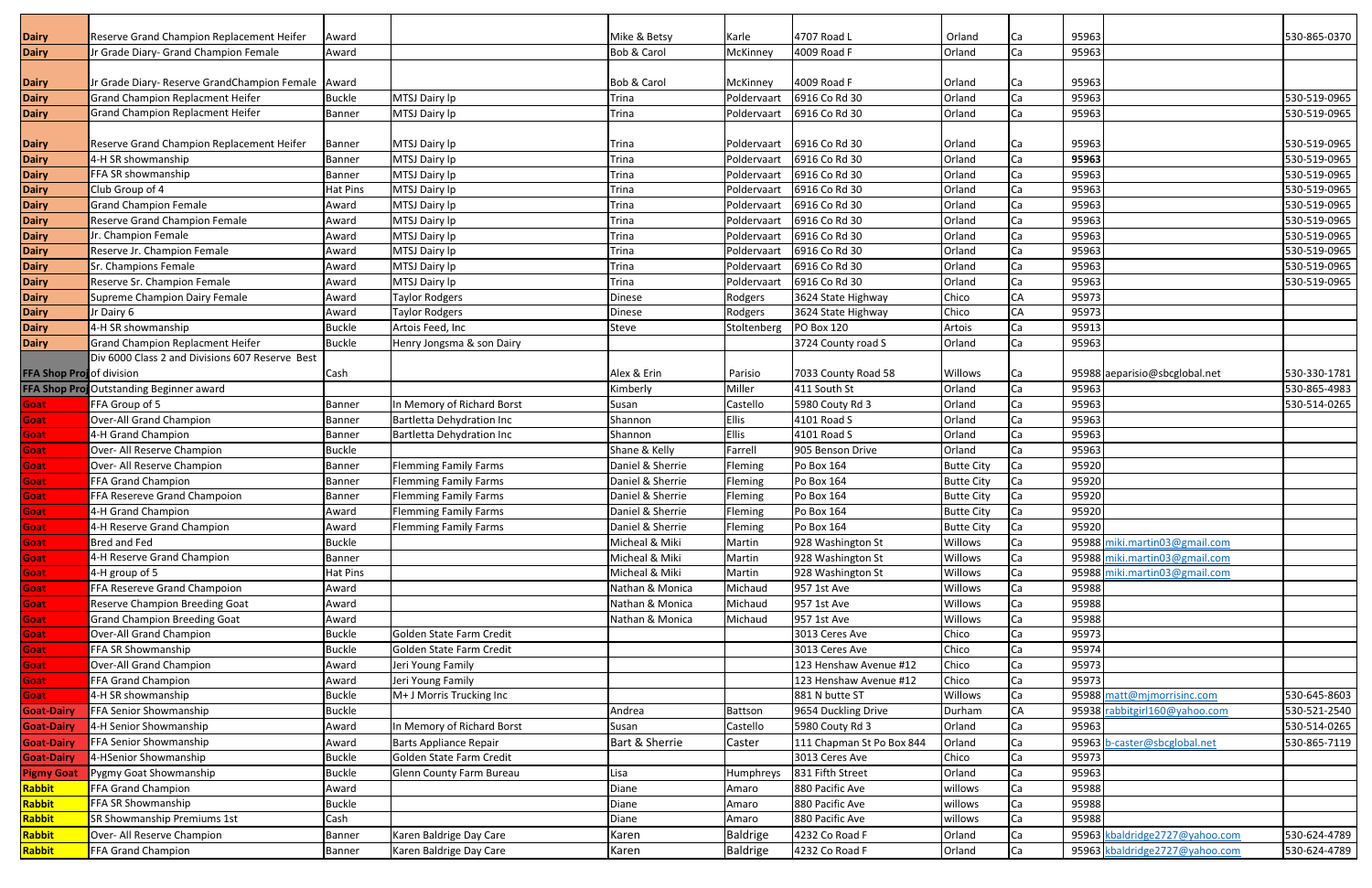| Rabbit                         | <b>Breeding Heavy weight</b>                 | Awards                         |                               | Andrea                     | Battson                 | 9654 Duckling Drive       | Durham            | <b>CA</b> |       | 95938 rabbitgirl160@yahoo.com    | 530-521-2541 |
|--------------------------------|----------------------------------------------|--------------------------------|-------------------------------|----------------------------|-------------------------|---------------------------|-------------------|-----------|-------|----------------------------------|--------------|
| Rabbit                         | 4-H Reserve Grand Champion                   | Award                          |                               | Jimmy                      | Beckham                 | 5980 County rd 3          | Orland            | <b>CA</b> | 95963 |                                  |              |
| Rabbit                         | Over-All Grand Champion                      | <b>Banner</b>                  | Bartletta Dehydration Inc     | Shannon                    | Ellis                   | 4101 Road S               | Orland            | Ca        | 95963 |                                  |              |
| Rabbit                         | FFA Resereve Grand Champoion                 | <b>Banner</b>                  | Bartletta Dehydration Inc     | Shannon                    | Ellis                   | 4101 Road S               | Orland            | Ca        | 95963 |                                  |              |
| Rabbit                         | 4-H Grand Champion                           | <b>Banner</b>                  | Bartletta Dehydration Inc     | Shannon                    | <b>Ellis</b>            | 4101 Road S               | Orland            | Ca        | 95963 |                                  |              |
| Rabbit                         | Over- All Reserve Champion                   | <b>Buckle</b>                  |                               | Nathan & Katie             | Jones                   | 55 East Mill St           | Orland            | lCa       | 95963 |                                  | 530-321-7669 |
| Rabbit                         | Over-All Grand Champion                      | Award                          |                               | Micheal & Miki             | Martin                  | 227 S. Lassen ST          | Willows           | Ca        | 95988 |                                  |              |
| Rabbit                         | <b>Breeding Best Fur</b>                     | Awards                         |                               | Bob & Carol                | McKinney                | 4009 Road F               | Orland            | Ca        | 95963 |                                  |              |
| Rabbit                         | <b>Bred and Fed</b>                          | <b>Buckle</b>                  |                               | Kimberly                   | Miller                  | 411 South St              | Orland            | Ca        | 95963 |                                  | 530-865-4983 |
| Rabbit                         | 4-H SR showmanship                           | <b>Buckle</b>                  |                               | Kimberly                   | Miller                  | 411 South St              | Orland            | lCa       | 95963 |                                  | 530-865-4983 |
| Rabbit                         | Breeding Best Light weight                   | Awards                         |                               | Kimberly                   | Miller                  | 411 South St              | Orland            | Ca        | 95963 |                                  | 530-865-4983 |
| Rabbit                         | FFA Resereve Grand Champoion                 | Award                          | Mudd Ranch                    | Ray                        | Mudd                    | PO Box 2040               | Willows           | lCa       | 95988 |                                  |              |
| Rabbit                         | 4-H Grand Champion                           | Award                          | Mudd Ranch                    | Ray                        | Mudd                    | PO Box 2040               | Willows           | Ca        | 95988 |                                  |              |
| Rabbit                         | 4-H Reserve Grand Champion                   | <b>Banner</b>                  |                               | Shilo                      | Springstead             | Po Box 112                | Arbuckle          | <b>CA</b> | 95913 |                                  |              |
| Rabbit                         | Over-All Grand Champion                      | <b>Buckle</b>                  | Golden State Farm Credit      |                            |                         | 3013 Ceres Ave            | Chico             | Ca        | 95973 |                                  |              |
| <b>Sheep</b>                   | Over-All Grand Champion                      | <b>Banner</b>                  | Karen Baldridge Day Care      | Karen                      | Baldridge               | 4232 Co Road F            | Orland            | Ca        | 95963 | kbaldridge2727@yahoo.com         | 530-624-4788 |
| <b>Sheep</b>                   | SR Showmanship Premiums 1st                  | cash                           | <b>Barts Appliance Repair</b> | Bart & Sherrie             | Caster                  | 111 Chapman St Po Box 844 | Orland            | lCa       | 95963 | b-caster@sbcglobal.net           | 530-865-7119 |
| <b>Sheep</b>                   | SR Showmanship Premiums 2nd                  | cash                           | <b>Barts Appliance Repair</b> | Bart & Sherrie             | Caster                  | 111 Chapman St Po Box 844 | Orland            | Ca        |       | 95963 b-caster@sbcglobal.net     | 530-865-7119 |
| <b>Sheep</b>                   | FFA Resereve Grand Champoion                 | Award                          |                               | <b>Bill &amp; Shirley</b>  | Ceccon                  | 7302 County Rd 20         | Orland            | Ca        | 95963 |                                  | 530-518-8373 |
|                                | 4-H Grand Champion                           | Banner                         |                               | <b>Bill &amp; Shirley</b>  | Ceccon                  | 7302 County Rd 20         | Orland            | Ca        | 95963 |                                  | 530-518-8373 |
| <b>Sheep</b><br><b>Sheep</b>   | 4-H Grand Champion                           | Award                          |                               | <b>Bill &amp; Shirley</b>  | Ceccon                  | 7302 County Rd 20         | Orland            | Ca        | 95963 |                                  | 530-518-8374 |
|                                | 4-H Reserve Grand Champion                   | <b>Banner</b>                  |                               | <b>Bill &amp; Shirley</b>  | Ceccon                  | 7302 County Rd 20         | Orland            |           | 95963 |                                  | 530-518-8373 |
| <b>Sheep</b><br><b>Sheep</b>   | Over-All Grand Champion                      | <b>Buckle</b>                  | Chavez Club Lambs             | Jacob                      | Chavez                  | 4990 3rd Ave              | Orland            | Ca<br>Ca  | 95963 | chavezlamb@gmail.com             | 530-205-6407 |
| <b>Sheep</b>                   | Over-All Grand Champion                      | Award                          | <b>Flemming Family Farms</b>  | Daniel & Sherrie           | Fleming                 | Po Box 164                | <b>Butte City</b> | Ca        | 95920 |                                  |              |
| <b>Sheep</b>                   | SR. Showmanship Premimus 3rd                 | cash                           | <b>Flemming Family Farms</b>  | Daniel & Sherrie           | Fleming                 | Po Box 164                | <b>Butte City</b> |           | 95920 |                                  |              |
|                                | 4-H Reserve Grand Champion                   | Award                          | <b>Charles Gee Realty</b>     | Charles& Shirley           | Gee                     | Po box 93                 | Orland            | Ca<br>Ca  | 95963 |                                  |              |
| <b>Sheep</b>                   |                                              |                                |                               |                            |                         | Po Box 105                | <b>Elk Grove</b>  |           | 95939 |                                  |              |
| <b>Sheep</b>                   | 4-H group of 5<br>Over- All Reserve Champion | Hat Pins<br><b>Buckle</b>      |                               | Ryan & Megan<br>John & Val | Groteguth               | 3657 Road V               | Orland            | lCa<br>Ca | 95963 |                                  | 530-519-5892 |
| <b>Sheep</b>                   | <b>FFA Grand Champion</b>                    |                                | <b>Mudd Ranches</b>           |                            | Henning<br>Mudd         | PO Box 2040               | Willows           |           | 95988 |                                  |              |
| <b>Sheep</b>                   | FFA Resereve Grand Champoion                 | <b>Banner</b><br><b>Banner</b> | <b>Mudd Ranches</b>           | Ray<br>Ray                 | Mudd                    | PO Box 2040               | Willows           | lCa       | 95988 |                                  |              |
| <b>Sheep</b>                   | FFA SR Showmanship                           | <b>Buckle</b>                  | <b>Funnel Cake Express</b>    | Lorrie                     |                         | 4306 Road k 1/2           | Orland            |           | 95963 |                                  |              |
| <b>Sheep</b>                   | FFA Grand Champion                           | Award                          |                               | Lee & Bonnie               | Sutton<br><b>Willis</b> | 4527 Road G               | Orland            | lCa<br>Ca | 95963 |                                  |              |
| <b>Sheep</b>                   | Over- All Reserve Champion                   | Banner                         | Chapman Mobile Repair         |                            |                         | 4302 County Road K 1/2    | Orland            | Ca        |       | 95963 almondfarmer@sbcglobal.net | 530-514-1082 |
| <b>Sheep</b>                   | FFA Group of 5                               |                                | Chapman Mobile Repair         |                            |                         | 4302 County Road K 1/2    | Orland            | Ca        |       | 95963 almondfarmer@sbcglobal.net | 530-514-1082 |
| <b>Sheep</b>                   | Chamiponship Drive Ribbions                  | <b>Banner</b><br>Ribbons       | Chapman Mobile Repair         |                            |                         | 4302 County Road K 1/2    | Orland            | Ca        | 95963 | almondfarmer@sbcglobal.net       | 530-514-1082 |
| <b>Sheep</b>                   | Bred and Fed                                 | <b>Buckle</b>                  | Golden State Farm Credit      |                            |                         | 3013 Ceres Ave            | Chico             |           | 95973 |                                  |              |
| <b>Sheep</b>                   | 4-H SR showmanship                           | <b>Buckle</b>                  | Jeri Young Family             |                            |                         | 123 Henshaw Avenue #12    | Chico             | Ca        | 95973 |                                  |              |
| <b>Sheep</b>                   | Champion Registered Ram                      | award                          | Shaffert 4-H                  |                            |                         | Po Box 697                | Orland            | Ca<br>Ca  | 95963 |                                  |              |
| <b>Sheep</b><br><b>Special</b> | Rate Of Gain Beef FFA                        | <b>Banner</b>                  | Glenn-Colusa Cattle Women     | Kara                       | Alverez                 | 4165 LaGrande Rd          | Williams          | Ca        |       | 95987 kara@frontiernet.net       | 530-870-2727 |
|                                | Rate Of Gain Beef 4-H                        | <b>Banner</b>                  | Glenn-Colusa Cattle Women     | Kara                       | Alverez                 | 4165 LaGrande Rd          | Williams          | Ca        | 95987 | kara@frontiernet.net             | 530-870-2728 |
| <b>Special</b>                 | Rate Of Gain Swine FFA                       | Bannner                        |                               | Jimmy                      | Beckham                 | 5980 County rd 3          | Orland            | CA        | 95963 |                                  |              |
| <b>Special</b>                 |                                              |                                |                               |                            |                         |                           |                   |           |       |                                  |              |
| <b>Special</b>                 | Small Animal Master Showman 4-H              | Award                          |                               | Jimmy                      | Beckham                 | 5980 County rd 3          | Orland            | CA        | 95963 |                                  |              |
| <b>Special</b>                 | Small Animal Master Showman FFA              | Award                          |                               | Jimmy                      | Beckham                 | 5980 County rd 3          | Orland            | <b>CA</b> | 95963 |                                  |              |
| <b>Special</b>                 | Rate of Gain Sheep FFA                       | <b>Banner</b>                  | Chapman Mobile Repair         | Anna                       | Cannon                  | 4302 County Road K 1/2    | Orland            | Ca        | 95963 |                                  | 530-514-1082 |
| <b>Special</b>                 | Large Animal Master Showman- FFA             | Award                          | <b>Flemming Family Farms</b>  | Daniel & Sherrie           | Fleming                 | Po Box 164                | <b>Butte City</b> | Ca        | 95920 |                                  |              |
| <b>Special</b>                 | Large Animal Master Showman- 4-H             | Awards                         | <b>Flemming Family Farms</b>  | Daniel & Sherrie           | Fleming                 | Po Box 164                | <b>Butte City</b> | lCa       | 95920 |                                  |              |
| <b>Special</b>                 | <b>Educational Display 1st</b>               | Cash                           | <b>Flemming Family Farms</b>  | Daniel & Sherrie           | Fleming                 | Po Box 164                | <b>Butte City</b> | lCa       | 95920 |                                  |              |
| <b>Special</b>                 | <b>Educational Display 2nd</b>               | Cash                           | <b>Flemming Family Farms</b>  | Daniel & Sherrie           | Fleming                 | Po Box 164                | <b>Butte City</b> | Ca        | 95920 |                                  |              |
| <b>Special</b>                 | <b>Educational Display 3rd</b>               | Cash                           | <b>Flemming Family Farms</b>  | Daniel & Sherrie           | Fleming                 | Po Box 164                | <b>Butte City</b> | Ca        | 95920 |                                  |              |
| <b>Special</b>                 | Rate of Gain Goat 4-H                        | Banner                         |                               | Ryan & Megan               | Groteguth               | Po Box 105                | <b>Elk Grove</b>  | Ca        | 95939 |                                  | 530-519-5892 |
| <b>Special</b>                 | Large Animal Master Showman- FFA             | <b>Buckle</b>                  | Glenn County Farm Bureau      | Lisa                       | Humphreys               | 831 Fifth Street          | Orland            | lCa       | 95963 |                                  |              |
| <b>Special</b>                 | Small Animal Master Showman 4-H              | <b>Buckle</b>                  | Glenn County Farm Bureau      | Lisa                       | Humphreys               | 831 Fifth Street          | Orland            | Ca        | 95963 |                                  |              |
| <b>Special</b>                 | Small Animal Master Showman FFA              | <b>Buckle</b>                  | Glenn County Farm Bureau      | Lisa                       | Humphreys               | 831 Fifth Street          | Orland            | lCa       | 95963 |                                  |              |
| <b>Special</b>                 | Large Animal Master Showman- 4-H             | <b>Buckle</b>                  |                               | Eugene & Cheryl            | Massa                   | 2257 Road S               | Willows           | Ca        | 95963 |                                  |              |
| <b>Special</b>                 | G.C Breeding Female Swine                    | <b>Buckle</b>                  |                               | Alex & Erin                | Parisio                 | 7033 County Road 58       | Willows           | Ca        |       | 95988 aeparisio@sbcglobal.net    |              |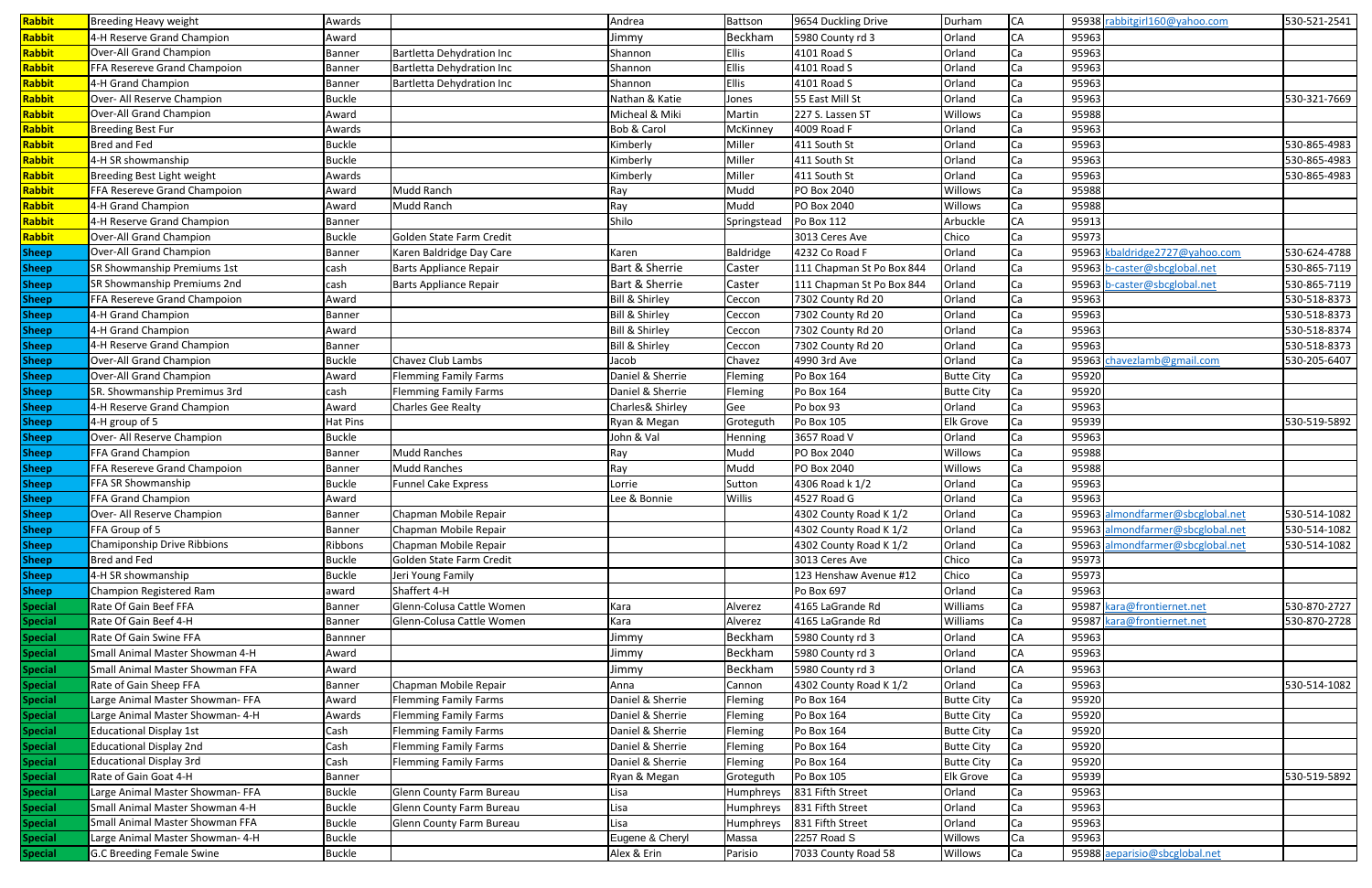| Special        | Rate Of Gain Swine 4-H                            | Bannner         |                                         | Daniel & Irene            | Skala           | 4625 County road QQ | Orland   | Ca        | 95963 |                                     |              |
|----------------|---------------------------------------------------|-----------------|-----------------------------------------|---------------------------|-----------------|---------------------|----------|-----------|-------|-------------------------------------|--------------|
| <b>Special</b> | FFA Clean Stall                                   | Cash            | B & B Machine Quilting                  | Beverly                   | Woodward        | 25770 Clark Ave     | Orland   | Ca        | 95963 |                                     |              |
| <b>Special</b> | 4-H Clean Stall                                   | Cash            | Mc Corkle Trucking                      |                           |                 | 2470 County Road WW | Glenn    | Ca        | 95943 |                                     |              |
| <b>Special</b> | Rate of Gain Sheep 4-H                            | Bannner         |                                         | Andys Butcher Block       |                 | 115 walker st       | Orland   | l Ca      | 95963 | andysbutcherblock74@gmail.com       | 530-865-2211 |
| <b>Special</b> | Rate Of Gain Goat FFA                             | <b>Banner</b>   |                                         | Andys Butcher Block       |                 | 115 walker st       | Orland   | Ca        |       | 95963 andysbutcherblock74@gmail.com | 530-865-2212 |
| <b>Swine</b>   | Over- All Reserve Champion                        | <b>Banner</b>   | Karen Baldrige Day Care                 | Karen                     | <b>Baldrige</b> | 4232 Co Road F      | Orland   | Ca        |       | 95963 kbaldridge2727@yahoo.com      | 530-624-4789 |
| <b>Swine</b>   | FFA Grand Champion                                | <b>Banner</b>   | Karen Baldrige Day Care                 | Karen                     | <b>Baldrige</b> | 4232 Co Road F      | Orland   | Ca        |       | 95963 kbaldridge2727@yahoo.com      | 530-624-4789 |
| <b>Swine</b>   | FFA Resereve Grand Champoion                      | <b>Banner</b>   | Karen Baldrige Day Care                 | Karen                     | <b>Baldrige</b> | 4232 Co Road F      | Orland   | Ca        |       | 95963 kbaldridge2727@yahoo.com      | 530-624-4789 |
| <b>Swine</b>   | Over-All Grand Champion                           | Award           |                                         | Jimmy                     | Beckham         | 5980 County rd 3    | Orland   | <b>CA</b> | 95963 |                                     |              |
| <b>Swine</b>   | FFA Grand Champion                                | Award           |                                         | <b>Bill &amp; Shirley</b> | Ceccon          | 7302 County Rd 20   | Orland   | Ca        | 95963 |                                     | 530-518-8373 |
| <b>Swine</b>   | FFA Resereve Grand Champoion                      | Award           |                                         | <b>Bill &amp; Shirley</b> | Ceccon          | 7302 County Rd 20   | Orland   | Ca        | 95963 |                                     | 530-518-8374 |
| <b>Swine</b>   | 4-H Grand Champion                                | Award           |                                         | <b>Bill &amp; Shirley</b> | Ceccon          | 7302 County Rd 20   | Orland   | Ca        | 95963 |                                     | 530-518-8375 |
| <b>Swine</b>   | 4-H Reserve Grand Champion                        | Award           |                                         | <b>Bill &amp; Shirley</b> | Ceccon          | 7302 County Rd 20   | Orland   | Ca        | 95963 |                                     | 530-518-8373 |
| <b>Swine</b>   | Over-All Grand Champion                           | <b>Banner</b>   |                                         | Shane & Kelly             | Farrell         | 905 Benson Drive    | Orland   | Ca        | 95963 |                                     |              |
| <b>Swine</b>   | <b>Bred and Fed</b>                               | <b>Buckle</b>   | <b>Glenn County Farm Bureau</b>         | Lisa                      | Humphreys       | 831 Fifth Street    | Orland   | l Ca      | 95963 |                                     |              |
| <b>Swine</b>   | Over- All Reserve Champion                        | <b>Buckle</b>   | <b>Hutson Insurance Agency</b>          | Evan                      | Hutson          | 500 Walker st       | Orland   | Ca        | 95963 |                                     |              |
| <b>Swine</b>   | 4-H SR showmanship                                | <b>Buckle</b>   |                                         | Jim & Nancy               | Hutson          | 5980 Ocunty Rd 3    | Orland   | Ca        | 95963 |                                     |              |
| <b>Swine</b>   | FFA Group of 5                                    | <b>Banner</b>   |                                         | Nathan & Katie            | Jones           | 55 East Mill St     | Orland   | Ca        | 95963 |                                     | 530-321-7669 |
| <b>Swine</b>   | 4-H group of 5                                    | <b>Hat Pins</b> |                                         | Mark                      | Kampmar         | 24790 Clark Ave     | Orland   | Ca        | 95963 |                                     |              |
| <b>Swine</b>   | 4-H Reserve Grand Champion                        | <b>Banner</b>   | <b>Mudd Ranch</b>                       | Ray                       | Mudd            | PO Box 2040         | Willows  | l Ca      | 95988 |                                     |              |
| <b>Swine</b>   | <b>Grand Champion Breeding Female</b>             | <b>Buckle</b>   | M+ J Morris Trucking Inc                |                           |                 | 881 N butte ST      | Willows  | Ca        | 95988 | matt@mjmorrisinc.com                | 530-645-8603 |
| <b>Swine</b>   | FFA SR Showmanship                                | <b>Buckle</b>   | Mc Corkle Trucking                      |                           |                 | 2470 County Road WW | Glenn    | Ca        | 95943 |                                     |              |
| <b>Swine</b>   | Over-All Grand Champion                           | <b>Buckle</b>   | <b>Percision Concrete</b>               |                           |                 | 4933 Co Rd M        | Orland   | Ca        | 95963 | mepollin07@gmail.com                | 530-521-2226 |
| <b>Swine</b>   | 4-H Grand Champion                                | <b>Banner</b>   | <b>Percision Concrete</b>               |                           |                 | 4933 Co Rd M        | Orland   |           | 95963 | mepollin07@gmail.com                | 530-521-2226 |
| <b>Turkeys</b> | FFA SR Showmanship                                | Cash            |                                         | Jimmy                     | Beckham         | 5980 County rd 3    | Orland   | Ca<br>CA  | 95963 |                                     |              |
|                |                                                   |                 |                                         |                           |                 |                     |          |           |       |                                     |              |
| <b>Turkeys</b> | 4-H SR showmanship                                | Cash            |                                         | Jimmy                     | Beckham         | 5980 County rd 3    | Orland   | <b>CA</b> | 95963 |                                     |              |
| <b>Turkeys</b> | Over-All Grand Champion                           | Award           | In Memory of Richard Borst              | Susan                     | Castello        | 5980 Couty Rd 3     | Orland   | Ca        | 95963 |                                     | 530-514-0265 |
| <b>Turkeys</b> | FFA Grand Champion                                | Award           | In Memory of Richard Borst              | Susan                     | Castello        | 5980 Couty Rd 3     | Orland   | Ca        | 95963 |                                     | 530-514-0265 |
| <b>Turkeys</b> | FFA Resereve Grand Champoion                      | Award           | In Memory of Richard Borst              | Susan                     | Castello        | 5980 Couty Rd 3     | Orland   | Ca        | 95963 |                                     | 530-514-0265 |
| <b>Turkeys</b> | 4-H Grand Champion                                | Award           | In Memory of Richard Borst              | Susan                     | Castello        | 5980 Couty Rd 3     | Orland   | Ca        | 95963 |                                     | 530-514-0265 |
| <b>Turkeys</b> | 4-H Reserve Grand Champion                        | Award           | In Memory of Richard Borst              | Susan                     | Castello        | 5980 Couty Rd 3     | Orland   | Ca        | 95963 |                                     | 530-514-0265 |
| <b>Turkeys</b> | Over- All Reserve Champion                        | <b>Buckle</b>   | Pape Machinery                          | Tom                       | Dermody         | 160 County Rd N     | Willows  | CA        |       | 95988 tdermody@papemachinery.com    | 530-565-5429 |
| Turkeys        | Bred and Fed                                      | <b>Buckle</b>   | Pape Machinery                          | Tom                       | Dermody         | 160 County Rd N     | Willows  | CA        |       | 95988 tdermody@papemachinery.com    | 530-565-5429 |
| <b>Turkeys</b> | 4-H SR showmanship                                | <b>Buckle</b>   | Pape Machinery                          | Tom                       | Dermody         | 160 County Rd N     | Willows  | CA        |       | 95988 tdermody@papemachinery.com    | 530-565-5429 |
| <b>Turkeys</b> | 4-H Grand Champion                                | <b>Banner</b>   |                                         | Mat & Cherie              | Garcia          | 2403 County Rd W    | Glenn    | CA        | 95943 | candmgarcia@yahoo.com               | 530-330-1760 |
| <b>Turkeys</b> | FFA SR Showmanship                                | <b>Buckle</b>   |                                         | Mat & Cherie              | Garcia          | 2403 County Rd W    | Glenn    | CA        |       | 95943 candmgarcia@yahoo.com         | 530-330-1760 |
| <b>Turkeys</b> | 4-H Reserve Grand Champion                        | <b>Banner</b>   | <b>Charles Gee Realty</b>               | Charles& Shirley          | Gee             | Po box 93           | Orland   | Ca        | 95963 |                                     |              |
| <b>Turkeys</b> | FFA Resereve Grand Champoion                      | <b>Banner</b>   |                                         | Nathan & Katie            | Jones           | 55 East Mill St     | Orland   | Ca        | 95963 |                                     | 530-321-7669 |
| <b>Turkeys</b> | Over-All Grand Champion                           | <b>Banner</b>   | Mudd Ranch                              | Ray                       | Mudd            | PO Box 2040         | Willows  | Ca        | 95993 |                                     |              |
| <b>Turkeys</b> | Over- All Reserve Champion                        | <b>Banner</b>   |                                         | Brian & Corey             | Richards        | 3026 Highway 45     | Glenn    | Ca        | 95943 | richardssbc4@gmail.com              | 530-570-9136 |
| <b>Turkeys</b> | FFA Grand Champion                                | <b>Banner</b>   |                                         | <b>Brian &amp; Corey</b>  | Richards        | 3026 Highway 45     | Glenn    | Ca        | 95943 | richardssbc4@gmail.com              | 530-570-9136 |
| <b>Turkeys</b> | Over-All Grand Champion                           | buckle          | Golden State Farm Credit                |                           |                 | 3013 Ceres Ave      | Chico    | Ca        | 95973 |                                     |              |
| Vo-Ed          | Wood Working Reserve Best of Divison              | Cash            |                                         | Alex & Erin               | Parisio         | 7033 County Road 58 | Willows  | Ca        |       | 95988 aeparisio@sbcglobal.net       |              |
|                | Welding/Fab. Honorable Mention Div<br>600,601,602 |                 |                                         |                           |                 |                     |          |           |       |                                     |              |
| Vo-Ed          | Welding/Fab. Honorable Mention Div                | Cash            | Kraemer & Co. Mfg, Inc                  | Jerry                     | Kraemer         | 3780 Road 99 W      | Orland   | l Ca      | 95965 |                                     |              |
| Vo-Ed          | 600,601,603                                       | Cash            | Kraemer & Co. Mfg, Inc                  | Jerry                     | Kraemer         | 3778 Road 99 W      | Orland   | lCa       | 95963 |                                     |              |
|                | Welding/Fab. Honorable Mention Div                |                 |                                         |                           |                 |                     |          |           |       |                                     |              |
| Vo-Ed          | 600,601,604                                       | Cash            | Kraemer & Co. Mfg, Inc                  | Jerry                     | Kraemer         | 3779 Road 99 W      | Orland   | l Ca      | 95963 |                                     |              |
| Vo-Ed          | Ind. Welding Best of Div                          | Cash            |                                         | Tom & Ann                 | Millar          | 3368 HWY 45         | Glenn    | Ca        | 95943 |                                     |              |
| Vo-Ed          | Oustanding wood work                              | cash            | Ace Hardwear, Alsco-Geyer Irrigation IC |                           |                 | Po Box 111          | Arbuckle | Ca        | 95912 |                                     |              |
| Vo-Ed          | <b>Oustanding Metal work</b>                      | cash            | Ace Hardwear, Alsco-Geyer Irrigation IC |                           |                 | Po Box 111          | Arbuckle | Ca        | 95912 |                                     |              |
|                | Welding/Fab. Honorable Mention Div                |                 |                                         |                           |                 |                     |          |           |       |                                     |              |
| Vo-Ed          | 600,601,602                                       | Cash            | Flynns Welding & Machine Shop           | Bernard & Donna           | Flynn           | 6850 State Hwy 32   | Orland   | Ca        | 95963 |                                     |              |
|                | Welding/Fab. Honorable Mention Div<br>600,601,603 |                 |                                         |                           |                 |                     |          |           |       |                                     |              |
| Vo-Ed          |                                                   | Cash            | Flynns Welding & Machine Shop           | Bernard & Donna           | Flynn           | 6850 State Hwy 32   | Orland   | Ca        | 95963 |                                     |              |